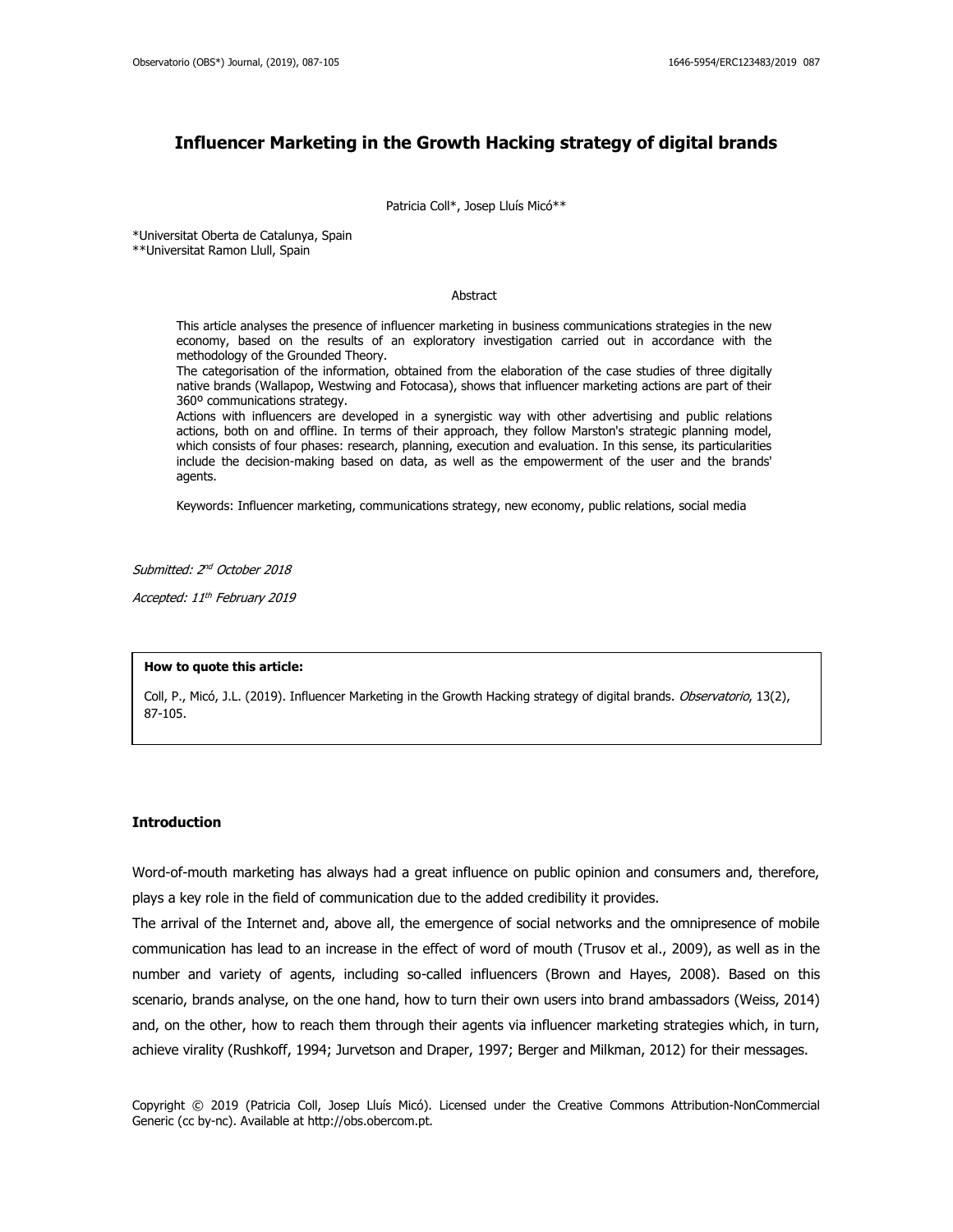In this new interconnected context (Castells, 2001), digitalisation transforms society and the world of business (Moreno, 2016), the birth place of the so-called new economy, a widely accepted concept since the director of Wired magazine, Kevin Kelly (Kelly, 1999), began to use it to define the new business ecosystem:

The new economy has three specific characteristics: it is global, it supports the intangible—ideas, information and relationships—and is highly **i**nterconnected. These three attributes generate a new type of market and society, which have their origins in the electronic networks that are present everywhere.

Kelly, 9 January 1997

One of the clearest descriptions of this concept of new economy was made by sociologist Manuel Castells during the inaugural lecture of the UOC's doctorate program on the society of information and knowledge:

The new economy is not the economy of the companies that produce or design the Internet, it is that of the companies that work with and via the Internet. That is the new economy and that is what is taking place all over the world. It is true that the development of the uses of the Internet begins in those high-tech companies and Internet equipment and software creation companies that apply the technology to their own organisation, but, from there, it spreads rapidly to all types of companies, creating a new model of business organisation. Castells, 2001

In fact, although the new economy has been progressing for two decades, the concept continues to be used, both in the academic sphere and in the media, to differentiate it from the pre-interconnection scenario and enable the contextualisation of recent phenomena such as that of the virtual currency, bitcoin (Stegăroiu, 2018).

As the unstoppable process of transformation of the economy and society accelerates, extends and becomes normalised, the new typology of organisations that make up the new economy, which encompasses more and more sectors, takes on an increasingly collaborative character (Alonso and Miranda, 2016). These companies, some of them emerging (startups) and others already established, are led by digital natives and are gaining more and more ground in all sectors and areas of society, as Hallam points out in The Social Media Manifesto: "The new generation of business leaders is digitally native, that is, they have never experienced life without an internet connection, and it is easy to see that the future of business will neither be offline or online: it will be integrated." (Hallam, 2013: 146)

In this sense, people born in this new interconnected world, known as digital natives, are growing and acquiring more and more prominence in the fields of business and communication. Digital natives (Prensky, 2001) are people and companies that have always lived in this changing environment.

In the same way that people born in the digital context display common characteristics that have been encompassed in the concept of digital natives, digitally native companies also have them. These are the so-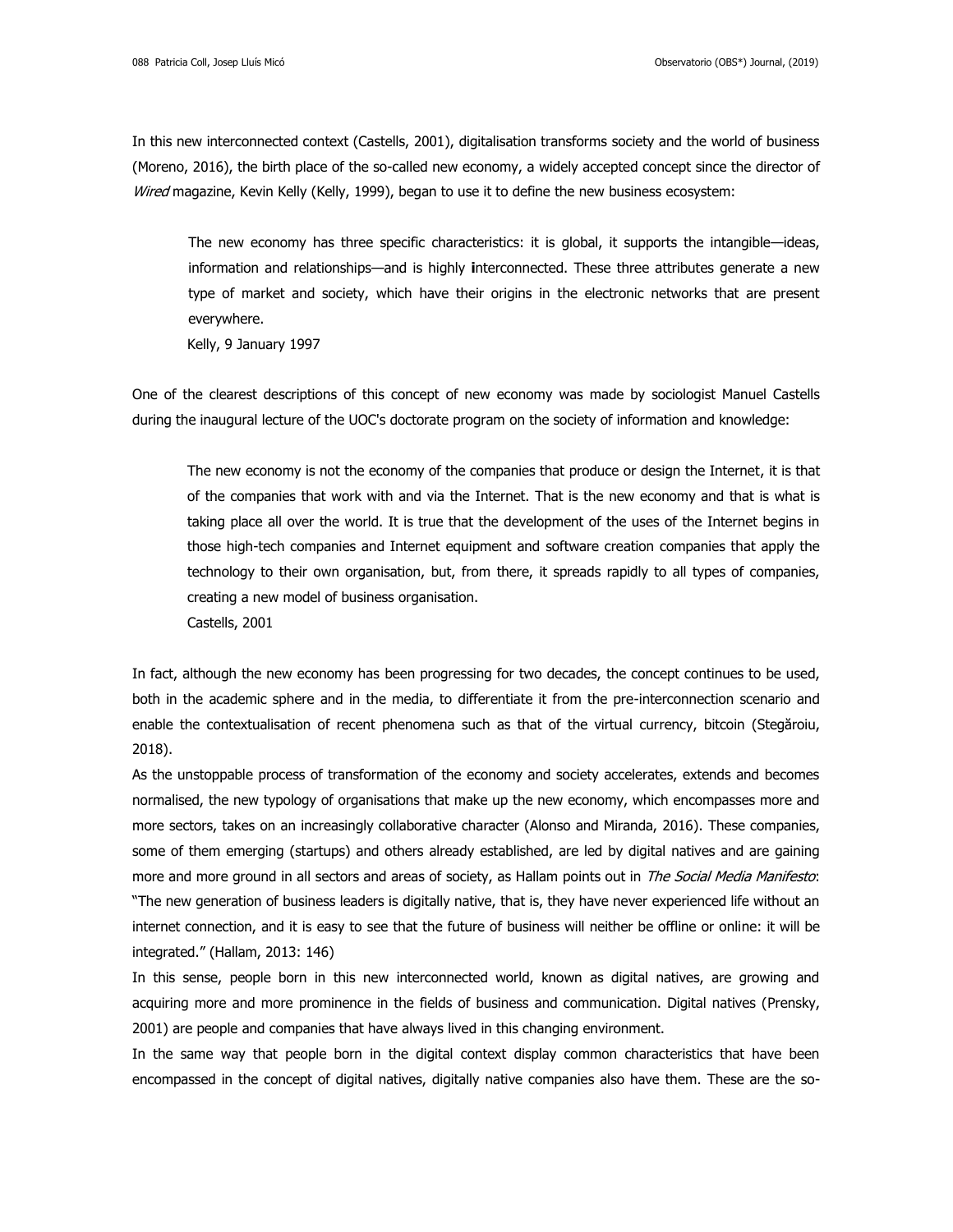Riobóo, 2016

called startups, a concept that was first defined by Blank: "A startup is a temporary organisation used to search for a repeatable and scalable and business model." (Blank, 2013: 58)

Eric Ries, creator of the Lean Startup method, provides a second definition of the concept of startup, widely accepted in the academic field, which considers it "a human institution designed to create a new product or service under conditions of extreme uncertainty". (Ries, 2012: 14) According to Ries, the key to the functioning of startups is what he calls 'the minimum viable product', that allows for the launching of successive versions of a product to be able to measure its impact before completing its development: "The first step is to enter the construction phase as quickly as possible with a minimum viable product (MVP). An MVP is a version of a product that allows for a complete cycle of the build-measure-learn feedback loop with minimal effort and development time." (Ries, 2012: 16)

Communications management in startups has been the subject of much debate within the ecosystem of the entrepreneurial world. Thus, in 2010, the term 'growth hacker' (Ellis, 2010; Holiday, 2014; Patel and Taylor, 2014; Ellis and Brown, 2018) appeared for the first time in Sean Ellis' blog Startup Marketing to define the new profile of a startup's communications manager, a multi-disciplinary position whose role is to generate growth: "A growth hacker is a person whose main objective is growth. (...) They must possess the creativity to discover unique ways of boosting growth, in addition to testing or evolving techniques developed by other companies." (Ellis, 2010)

In accordance with Ellis' original approach (2010), Riobóo considers that growth hacking, which arose from the need of emerging companies for accelerated growth with the minimum possible investment, has become the new marketing:

Growth hacking is new marketing applied to the digital economy. It feeds on analytical thinking, experimentation, web metrics, social networks and, of course, the creativity of its professionals. Traditional advertising campaigns are being replaced by innovative and low cost alternatives. In this case, the investment does not consist of huge advertising budgets, but of time, experimentation, creativity and perseverance. But the faster the better. Like so many great ideas, growth hacking grew out of a need: that of the entrepreneurs who wanted to grow quickly but did not have the financial muscle to carry out traditional marketing campaigns. To counteract it, they developed techniques that allowed them to acquire customers in the fastest and most economical way possible, but without neglecting a basic foundation: that the product or service satisfy a real need of the consumer. With this as a starting point, it is about setting marketing objectives and experimenting with new techniques and tools and continuously measuring progress to find the optimal formula for acquiring and retaining customers.

One of the keys to growth hacking is decision-making based on data. As Avinash Kaushik, one of the most renowned experts in the field, points out, there is an immense field of possibilities to make intelligent decisions in marketing and communication based on the analytical study of data: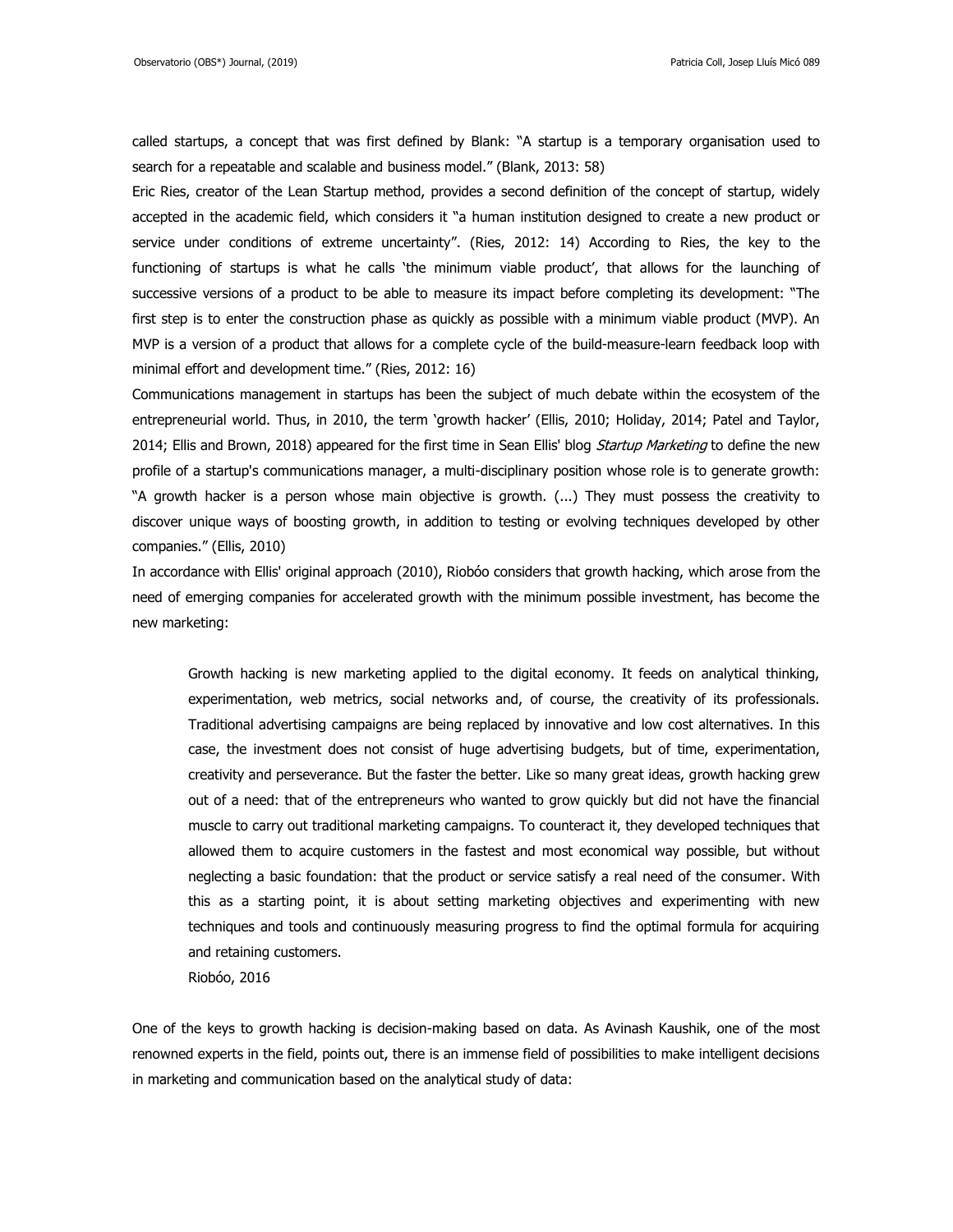We have access to a large number of free tools that we can use to assure our decisions on the web. These range from the tactical to the strategic, but they are all based on data. These decisions range from the content that must be included and on which page, the way to buy the right set of keywords for our search marketing campaigns, the way to find the audience with the correct demographic and psychographic profile for our business, to the ways of delighting visitors when they access our website.

Kaushik, 2010: 13

With the aim of reflecting on the role that influencer marketing plays in the communications strategy of brands belonging to the new economy, this investigation adopts an exploratory approach, opting for the Grounded Theory methodology applied to case studies, to be able to study two recent phenomena that are not often addressed in the academic field: influencer marketing and the new economy's communications strategy.

This article describes the communication strategies developed in the interconnected context of the new economy in Barcelona (Spain)—the European hub with the fifth highest number of startups (Catalonia Trade & Investment, 2017), with more than 1,200 emerging technology companies (Atómica, 2017) and headquarters of the Mobile World Congress—and based on the hypothesis of the existence of a 360º approach, descendant of integrated marketing communications.

The results of this research come from the case studies of three successful digitally native brands (Prensky, 2001) based in Barcelona (Wallapop, for buying and selling second-hand products; Westwing, for home decoration; and Fotocasa, for renting and selling property), with data collected through triangulation during the last three years and analysed by means of the Grounded Theory (Strauss and Corbin, 1967) methodology. The conclusions of the study show that their strategic planning consists of the four phases of the RACE model (Marston, 1963), but with the particularities derived from their growth hacker (Ellis, 2010) approach.

#### **Referential Framework**

## **From Word of Mouth to Influencer Marketing**

At the beginning of the last century, one of the historical leaders of advertising, Pere Prat Gaballí, already pointed out the great effect that advertising made by people in their environment has on consumers (Prat Gaballí, 1917). Along the same lines, the phenomenon of opinion leaders was widely studied by leading authors in the field of communication and marketing. Among them, Katz and Lazarsfeld (1955) stand out, with their two-step flow of communication theory, which analyses the influence exerted by opinion leaders, as explained by Moragas: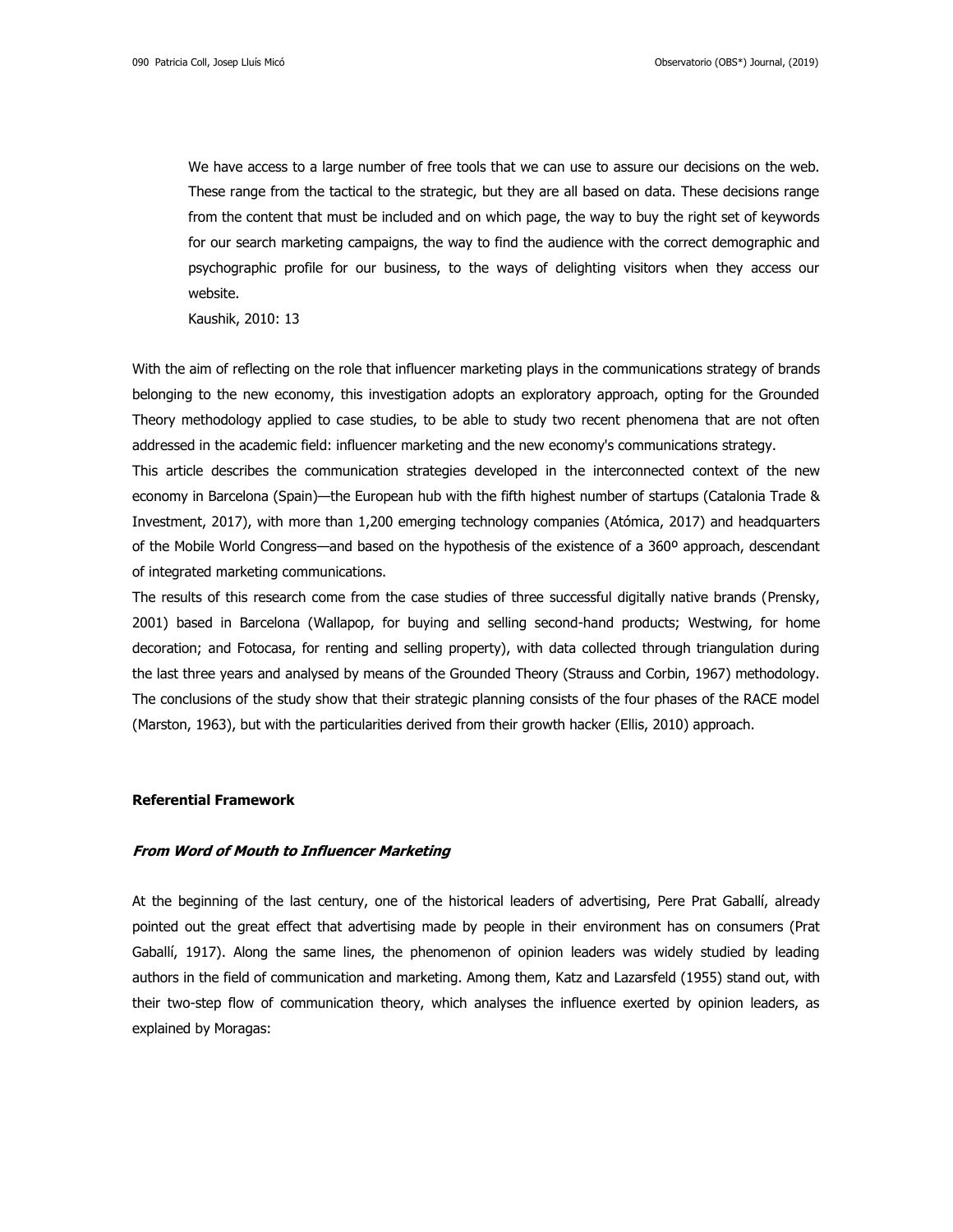It is an analysis based on a sociometric survey on the influences received by a group of women (Decatur, Illinois) in their decision making on diverse topics, such as outings to the cinema, fashion, domestic consumption and public affairs, ultimately discovering that different people influence different things. By investigating the people who have received advice or information, and then subsequently interviewing those who have been identified as influential and then, in turn, those who have influenced influential people and how they received the information  $(...)$  the idea of the now famous two step flow of communication formula was discovered and further developed. Two steps of influence: from the media to opinion leaders and from opinion leaders to people in the community. (...) The messages circulate towards the great mass of the population through the filter and commentary of opinion leaders.

Moragas, 2011: 82

Everett Rogers was one of the first to introduce the concept of early adopters, to define those pioneering users who "tend to purchase products or services, especially of a technological nature, before they become mass market". (Fundéu, 14 September 2011) Rogers also examined the role of interpersonal relationships in the propagation of messages in his Diffusion of Innovations theory (1962), which analyses how, over time, an idea or product gains momentum and diffuses through a specific population or social system.

According to Trusov, Bucklin and Pauwels, word-of-mouth marketing is, in essence, older than public relations and advertising, and its effectiveness consists of consumers sharing their opinions, preferences or experiences with others (Trusov et al., 2009).

In the 2.0 world, people who act as agents or opinion leaders, defined by the term 'influencers', proliferate. In this sense, the Word of Mouth Marketing Association (WOMMA) defines 'influencer' as a person who has a greater than average scope or impact in a relevant market (WOMMA, 2010) and 'influencer marketing' as the process of identifying and communicating with influencers in support of a business objective (WOMMA, 2010). When in the 1960s, American sociologist Everett Rogers, in his Diffusion of Innovations theory (1962), analysed how interpersonal relationships between individuals of different profiles can enhance the propagation of ideas and trends, he laid the theoretical foundations of what we now define in marketing as influencers. According to Brown and Hayes (2008), influencer marketing arises from the need to influence the decision making of the target audience, taking into account that the number of agents has been expanded and diversified in the digital world.

Another model of influencer marketing goes back to Katz and Lazarsfeld's two-step flow of communication (1955), in their book Personal Influence: The Part Played by People in the Flow of Mass Communications, from which the term 'opinion leader' was popularised to define people who exert influence over others.

Influencer marketing has made a notable dent in the communication strategy of brands. In their study Working with Influencers (2016), ADECEC makes a series of recommendations to brands, among which they emphasise the importance of delimiting influencers according to their own objectives and establishing longterm strategies in relation to them. The influencer phenomenon is not exempt from debate, as noted by Micó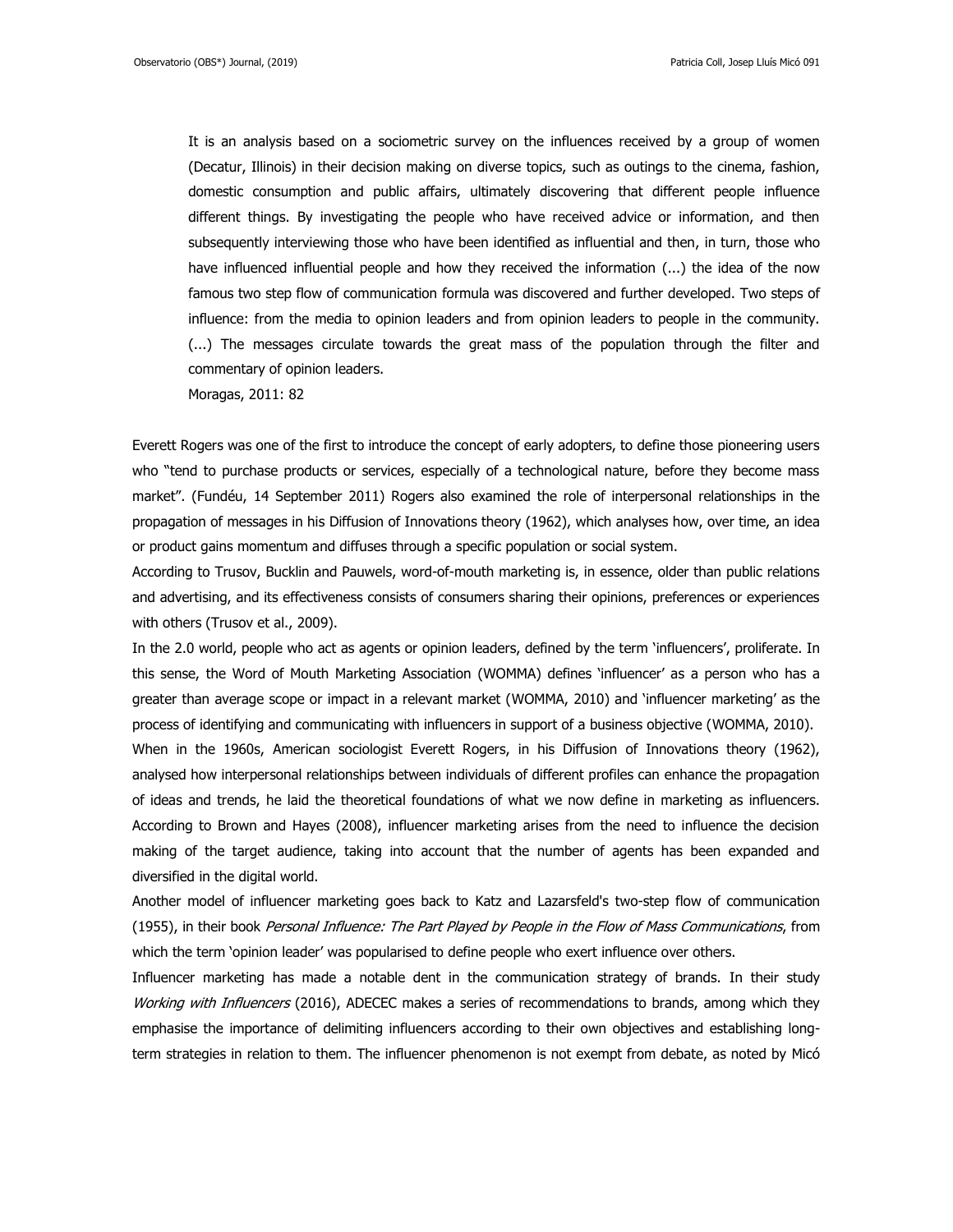(Vázquez et al., 2016) or Sánchez (17 March 2017) in pointing out that influencers have taken a very short time to enter the commercial apparatus.

Influencer marketing analysis has also recently incorporated the concept of micro-influencer, which, according to Marketing Roadmaps, is someone who actively uses their social channels to influence their environment and, therefore, can be taken into account in communications strategies, adding the small actions of many influential people, organised around a single message (Marketing Roadmaps, 18 April 2017). To amplify this effect, Weiss recommends empowering fans and users so they can become brand ambassadors:

Invite the most positive and enthusiastic followers and those with influence and personal connections to use their power to become brand ambassadors who spread your message and engage proactively with your target consumers. Train your fan base. Allow opinion makers to determine how they want to share information and act as ambassadors at events.

Weiss, 2014: 16

Among the effects that are achieved with an influencer marketing strategy, virality stands out. It was first pointed out as a communications phenomenon by Rushkoff (1994), in his book Media Virus, in which he explained that if a message (understood metaphorically as a biological virus) reaches a susceptible user, that user will be "infected" and then be able to "infect" more susceptible users.

The widely accepted concept of viral marketing was coined by Jurvetson and Draper (1997). Since then, the factors that facilitate virality have been analysed continuously. Among the most accepted theories in this regard is the one developed by Berger and Milkman (2012), who pointed out the complex relation between emotion and social transmission.

# **Influencer Marketing in Communications Strategies**

Influencer marketing is one of the fields of action that ADECEC (2008) includes in so-called marketing communication, which includes the set of public relations techniques used by marketing to achieve its objectives (Estanyol et al., 2016: 41). However, according to De Aguilera (2016), marketing communication encompasses the new techniques that are on the border between advertising and public relations, such as branded content, influencer marketing and content marketing.

As García Carballo points out, the raison d'être of marketing communication lies in that "users reject any type of message that is of a purely commercial nature, with the characteristics of advertising messages and, therefore, organisations resort to public relations, especially through social networks." (García Carballo, 2012: 145)

As we will see in the conclusions of this research, in addition, influencer marketing is not addressed in an isolated way, but is part of a communications strategy, that is, "an orientation of intervention, or an approach of action for a problem that is to be solved, or for a particular project to be carried out," (Xifra, 2007: 10)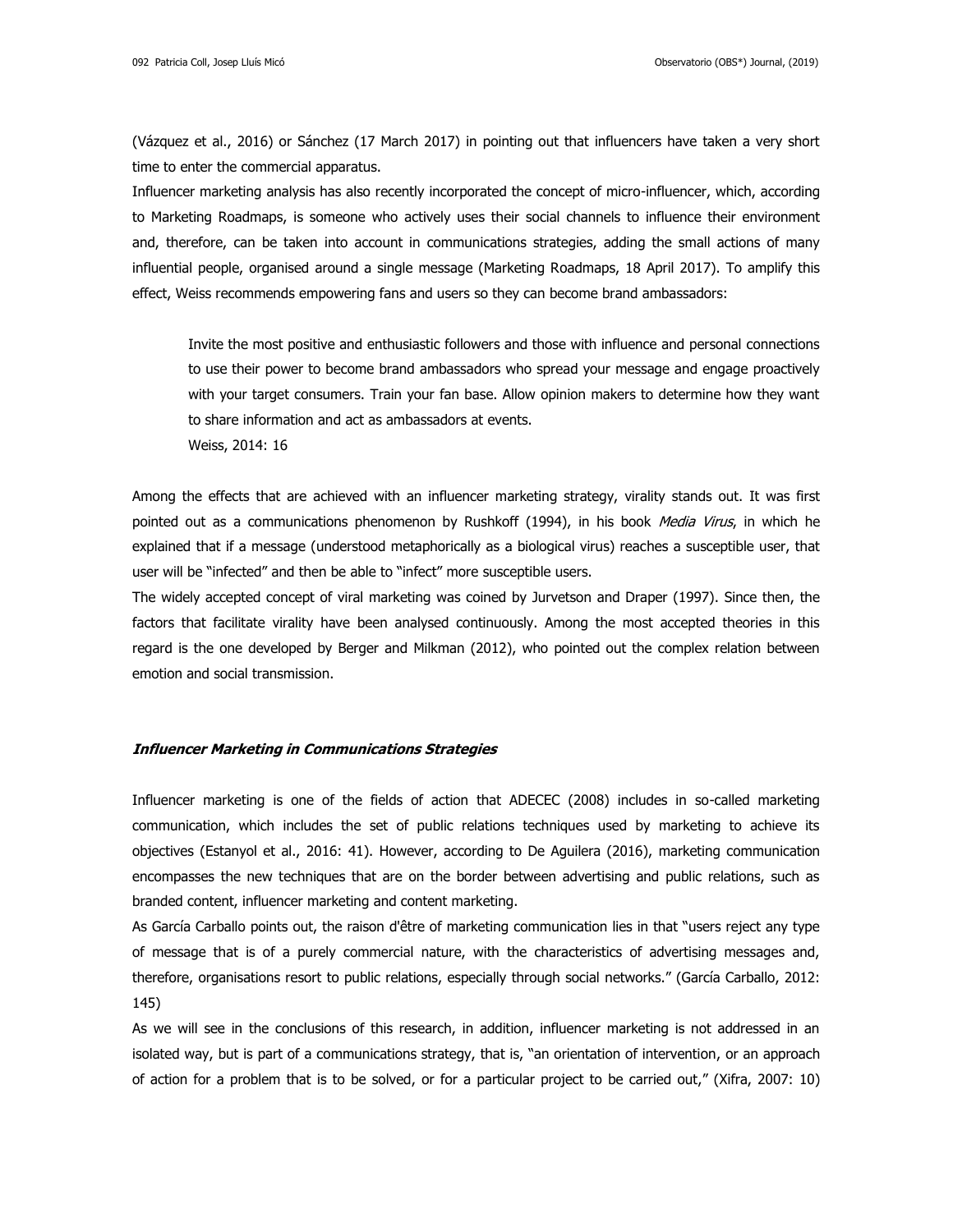which is also addressed in an integrated manner, in line with the conception of Integrated Marketing Communications (IMC), that coordinates actions of diverse disciplines, such as marketing, publicity and public relations, to take advantage of synergies and gain coherence (Schultz and Kitchen, 2000; Kliatchko, 2005; McGrath, 2005; Schultz and Patti, 2009).

With the emergence of the Internet and social networks, the IMC concept has evolved towards 360<sup>o</sup> communication (Véliz, 2006; Pintado and Sánchez, 2009; Sánchez, 2012).

When planning this strategy, the available academic literature collects hundreds of models that are, in essence, coincident (Bernays, 1923; Marston, 1963; Steinberg, 1975; Black, 2004; Long and Hazelton, 1987; Cutlip and Center, 2001; Matilla, 2008; L'Etang, 2009; Wilcox et al., 2012). As stated by Matilla (2007), the capital reference point is the spiral model constructed by Marston (1963) under the acronym RACE, a process made up of four stages: research, action planning, communication, and evaluation.

In the field of the new economy, the management of communications strategies has been one of the main subjects of debate. Thus, in 2010, the term growth hacker (Ellis, 2014; Holiday, 2014; Patel and Taylor, 2014) appears for the first time in the Sean Ellis' Startup Marketing blog to define the new professional profile characterised by having the creativity to discover unique ways of boosting growth, in addition to testing or evolving previously tested techniques (Ellis, 2014).

## **Methodology**

As indicated in the referential framework, word-of-mouth marketing is a long-term phenomenon. However, the rise of influencer marketing has taken an exponential leap with the emergence of social networks and, thus, we can consider its inclusion in communications strategies as a recent phenomenon, especially in the new economy sector (Kelly, 1999), which is also in itself another scarcely studied area of knowledge.

Therefore, the research presented in this article has an exploratory character and a qualitative approach (Taylor and Bogdan, 1984; Ruiz, 2012), and opts for the methodology of analysis of the Grounded Theory, which allows for the development of a theory based on data that has been collected and analysed systematically. This approach has been applied in social sciences, and especially in studies related to communications in recent phenomena (Serrano, 2017; Cassany, 2016; Estanyol, 2014; Tucker-McLaughlin and Campbell, 2012).

The definition of this methodology comes from Strauss and Corbin:

The Grounded Theory is a general methodology for developing a theory based on data collected and analysed systematically. The theory evolves during real research, and it does so through the continuous interaction between analysis and data collection.

Strauss and Corbin, 1998: 273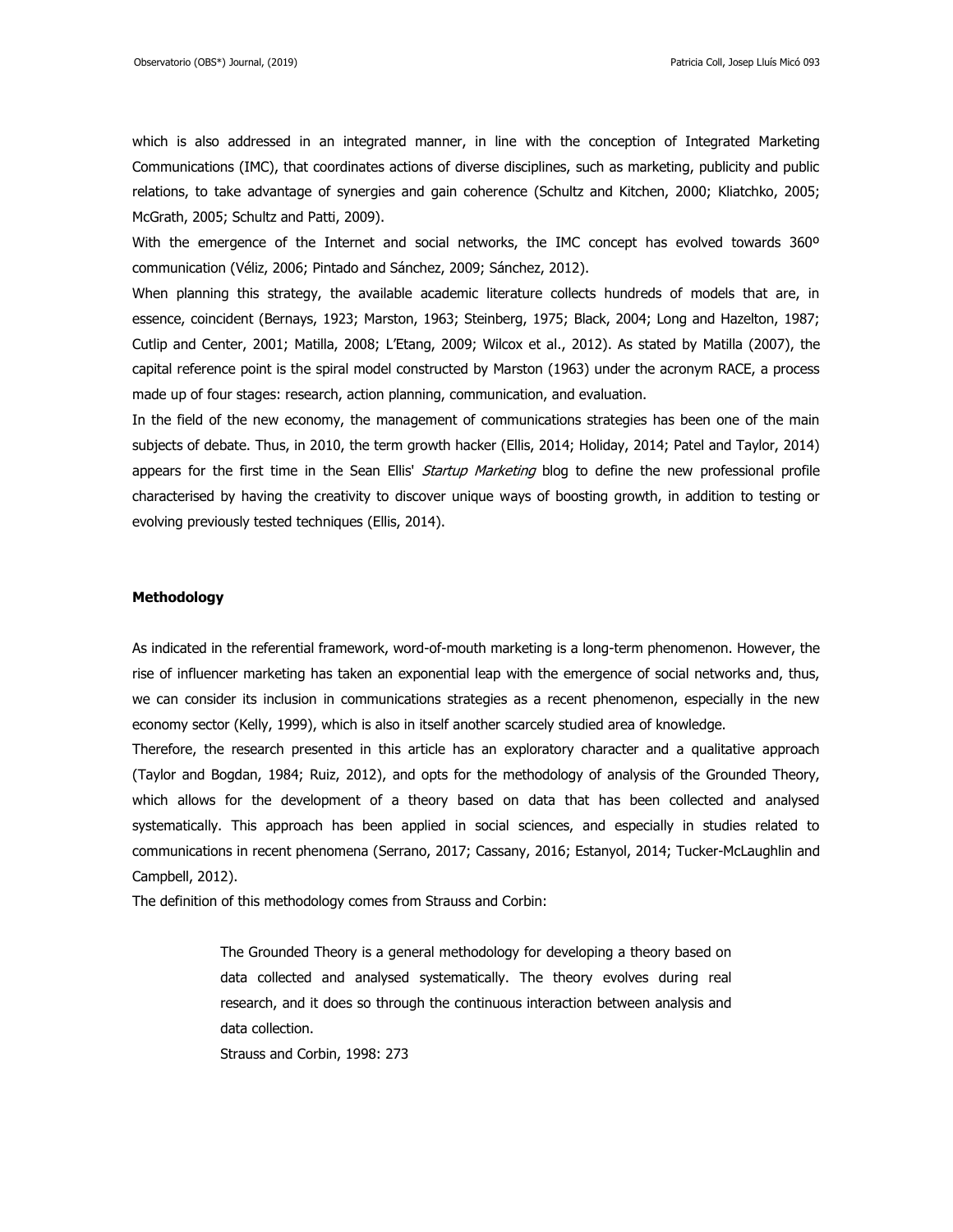Glaser would provide the following definition:

The Grounded Theory is a methodology of analysis linked to the collection of data, which uses a set of systematically applied methods to generate an inductive theory about a substantive area. The final research product constitutes a theoretical formulation, or an integrated set of conceptual hypotheses, about the substantive area that is the object of study. Glaser, 1992: 30

The theory evolves during real research, and it does so through the continuous interaction between analysis and data collection (Strauss and Corbin, 1998: 273). By virtue of this method, the research is based on an open research question, focused on exploring the characteristics of the new economy's communications strategy and stemming from the hypothesis of the existence of a 360° approach, descendant of integrated marketing communications, which includes influencer marketing as a field of action.

The results of the research presented in this article derive from the case studies (Yin, 1994) of three digitally native brands (Wallapop, Westwing, and Fotocasa). The case studies have been constructed following the same structure, after categorising, as the Grounded Theory indicates, the data obtained from successive indepth interviews, observation and documentary analysis using the triangulation method (Leavy, 2017).

Specifically, this research consists of three phases of in-depth, successive and complementary interviews with different professionals involved in the communications strategy of the three new economy brands under study, as well as in the execution of their different communications actions, among which, as we will see in the conclusions, are those of influencer marketing. The interviewees who participated in the three rounds of interviews were chosen by each brand according to the needs expressed by the authors of the research during each of its phases. The aim of the first phase was to carry out an initial exploration of the strategic planning of each brand's communications. The second, in conjunction with the team, addressed the fields of action of communications that are used and how they execute the strategy. And, finally, the third phase was aimed at pooling the preliminary hypotheses and conclusions, following an initial analysis categorised after the triangulation of the data obtained during the interviews, field observation and documentary analysis.

Field observation allows for the surveying of the scene both before and during the interviews, in order to better interpret the information provided by the subjects of study. This process of observation, carried out over three years, is considered long-term taking into account that it is framed within the ecosystem of the new economy.

In parallel, and in addition to the annotations and records of the observation and interviews, the gathering of data includes the collection and analysis of more than 12,000 documents, among them briefings, timelines, press clippings, content generated on the Internet, on social networks and in apps, as well as graphic and audiovisual material.

Once the triangulation was carried out, and after verifying that a point of information saturation was reached both between cases and subjects of study, the investigation proceeded to the categorisation of concepts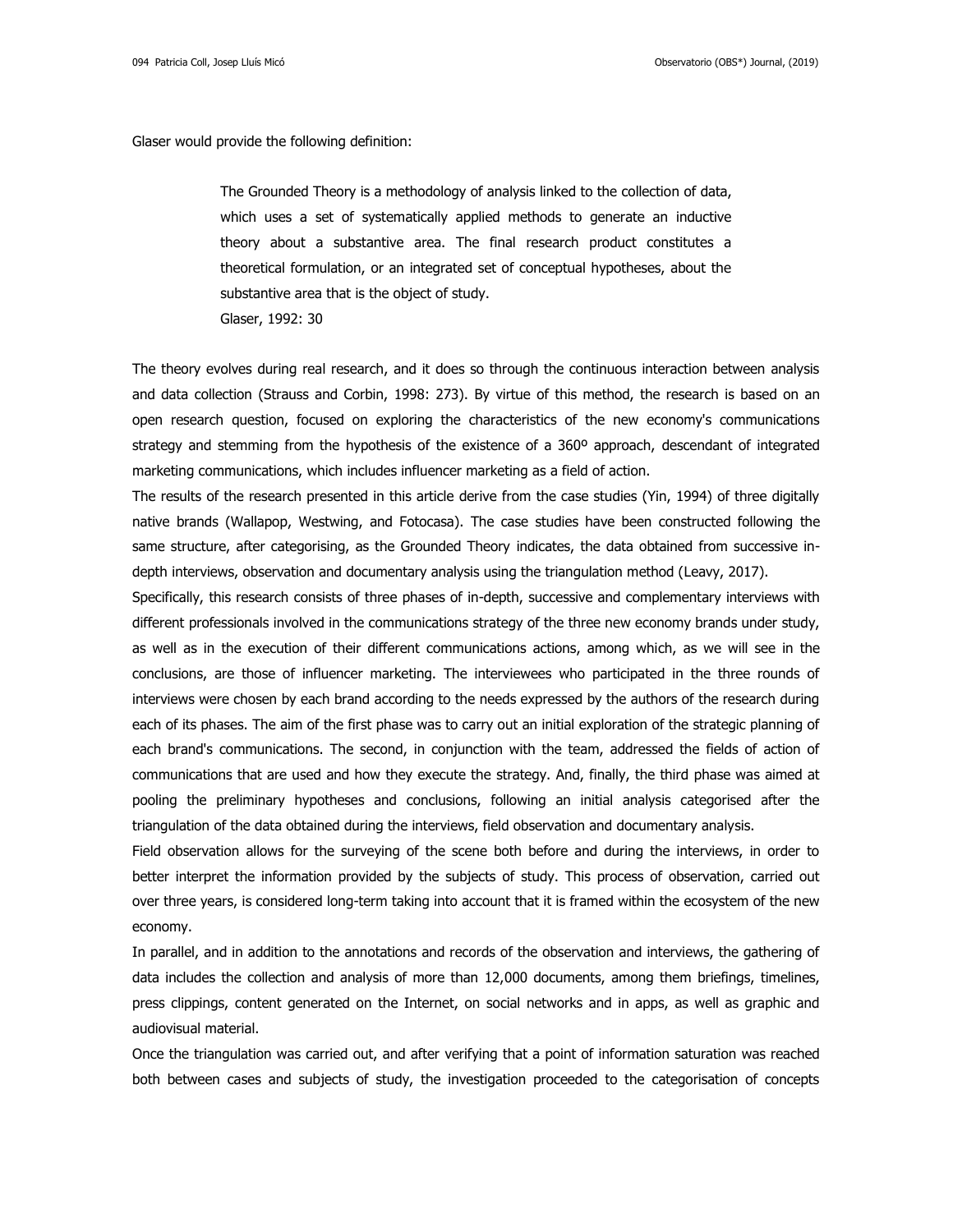detected in the cases, following the principles of the Grounded Theory, to be able to detect coincidences that would allow for the presentation and analysis of the results of the study and to draw the conclusions that are presented in this article.

# **Results and Discussion**

As indicated in the methodology, by adhering to the principles of the Grounded Theory, the research has categorised the concepts obtained following the triangulation of the information acquired during the successive phases of interviews, documentary analysis and observation of the three cases under study (Wallapop, Westwing and Fotocasa).

# **Case Studies**

The study of the cases of new economy brands allows us to detect the presence of communications actions focused on influencer marketing which, as analysed in the conclusions of this article, form part of a 360º communications and growth hacking strategy. Therefore, as is presented in all of the case studies presented below, communications actions with influencers are outlined, planned and executed in a synergistic way together with actions from other areas of advertising and relations such as publicity, the organisation of events or content marketing, which are constantly monitored to evaluate the fulfilment of their clear and measurable objectives.

#### Wallapop

The geolocalised second hand market platform Wallapop employs influencer marketing for its corporate social responsibility strategy.

The influencer marketing action the company developed consisted of the solidary campaign "Objects with History", which took place in December 2016. With the aim of communicating that Wallapop is not just a wall of objects but an open book full of interesting moments and stories to be discovered, with this campaign the app directed its line of corporate social responsibility towards the memory of objects on behalf of the Pasqual Maragall Foundation, which fights against Alzheimer's disease: a brain disease that is characterised precisely by causing memory loss.

Among the objects with history donated by famous people were a leather jacket belonging to publicist and television presenter Risto Mejide, the dress television presenter Anne Igartiburu wore during a New Year's Eve television special, a book signed by author Boris Izaguirre, and designer brand sandals worn by models Vanesa Lorenzo and Judit Mascó. The campaign spread through social networks, through users and participating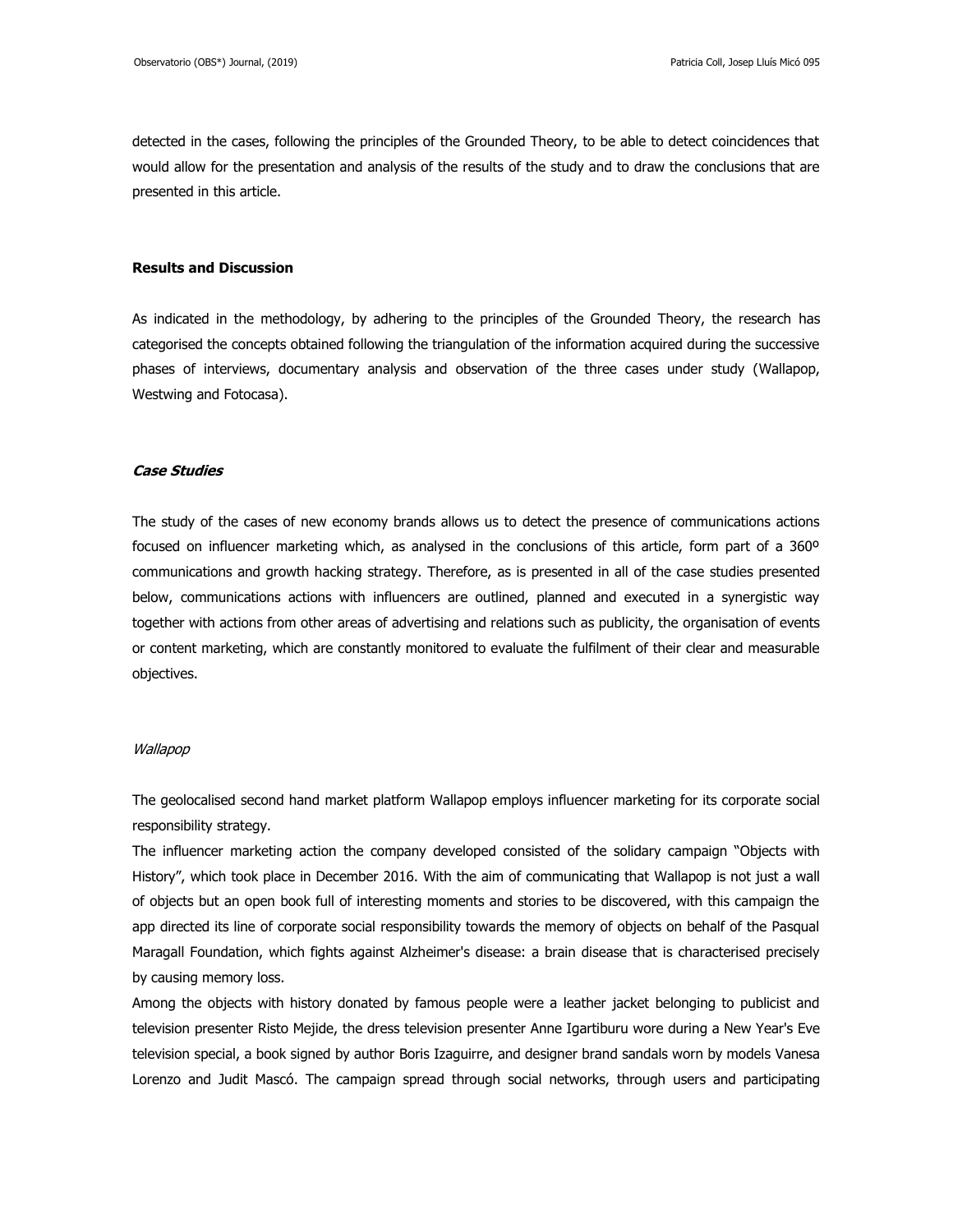influencers' app accounts, and also via the media, through the dissemination of a press release explaining the action which included audiovisual material (Chance, 5 December 2016; Roca, 7 December 2016).



**Figure 1:** Objects with History campaign

Source: Wallapop

# **Westwing**

The documentary analysis and observation carried out in the case study of home decoration website Westwing confirm the presence of influencer marketing as the axis of one of its main content marketing and press office actions, which is titled #40preguntasmuyWestwing (Westwing, July 2016).

The integrated communications and public relations strategy of the firm revolves around this action, which disseminates interviews with celebrities through social networks, press releases and even press lunches, such as the one they organised with fashion designer Ágatha Ruiz de la Prada as guest.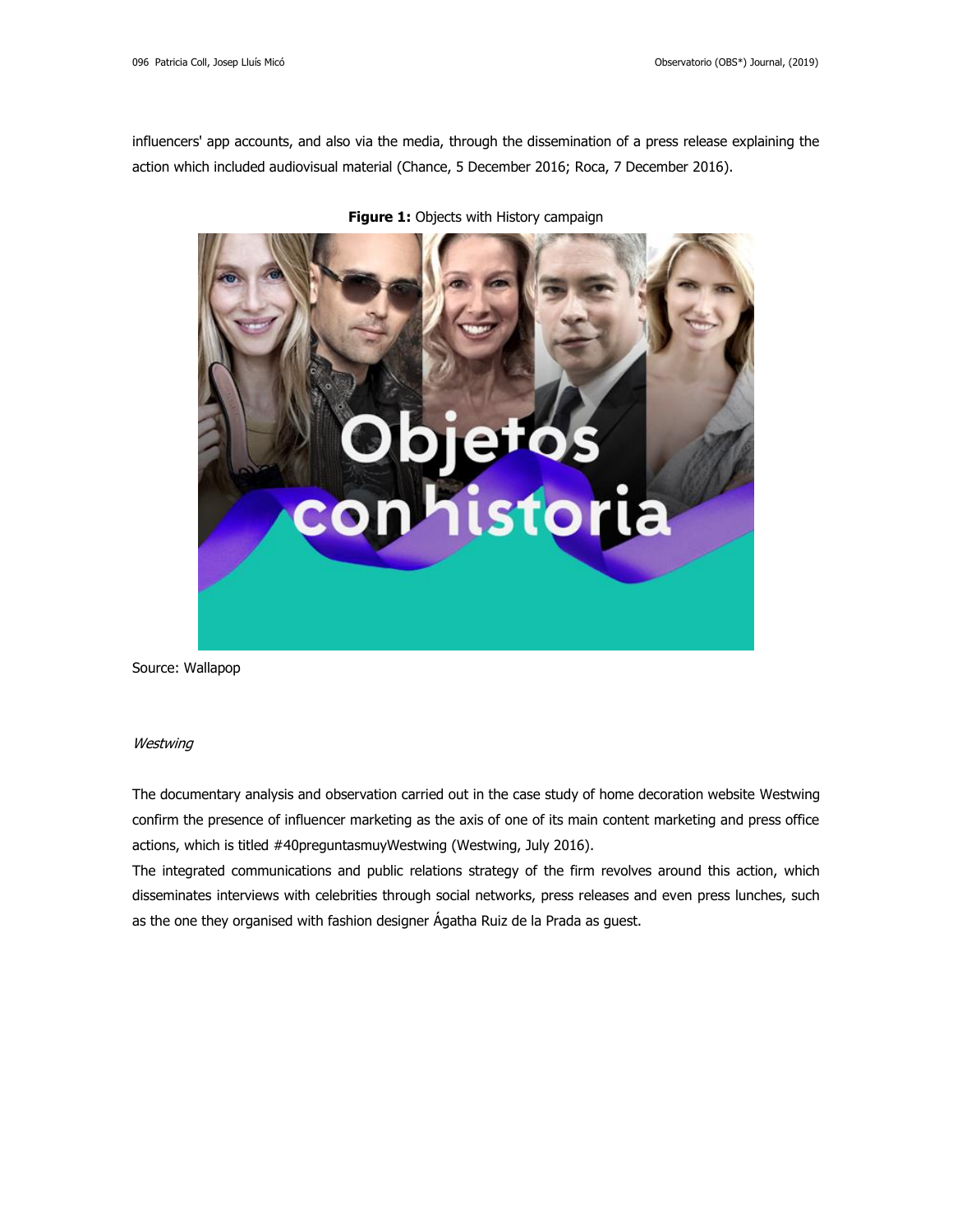

**Figure 2:** #40preguntasmuyWestwing, with Ágatha Ruiz de la Prada.

Source: Westwing

# Fotocasa

Property website Fotocasa generates content relating to the evolution of the average price of housing in Spain (both for sale and for rent), which it presents at press conferences and distributes to the media and influencers to position the portal as an informative point of reference. In addition, it also publishes content generated by property market influencers, with actions such as El libre blanco del alquiler [White Rent Book] (Fotocasa, 22 March 2017), written by these experts and made viral in conjunction with the firm.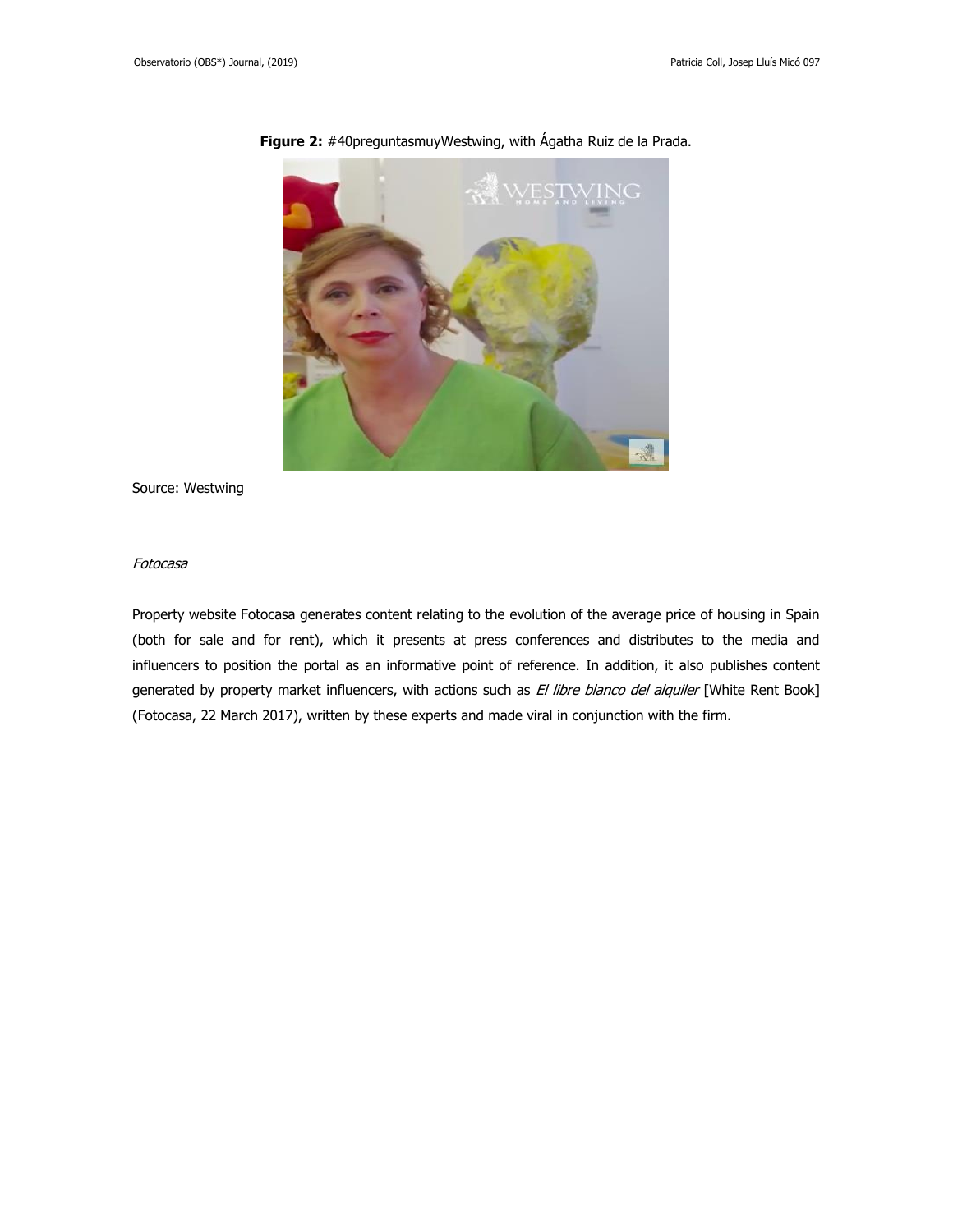# **Figure 3:** Fotocasa's White Rent Book

# Libro blanco Tendencias del mercado del alquiler



Source: Fotocasa

Beyond the property sector, and with the aim of reaching a wider audience, Fotocasa also organises specific actions with influencers, such as the #FotocasaParty events, which celebrate the inauguration of the new houses of celebrity couples who find their home through the portal. The protagonists of the first edition of the #FotocasaParty, in 2016, were Alaska and Mario Vaquerizo (Fotocasa, 16 March 2016; Fotocasa, 15 April 2016; Fotocasa, 22 April 2016; Fotocasa, 3 June 2016) and those of the second edition, in 2017, were Lidia Torrent and Matías Roure from television programme First Dates (Fotocasa, 10 May 2017). Both events, to which various media channels were invited, were disseminated by raffling tickets via social networks among the platform's users.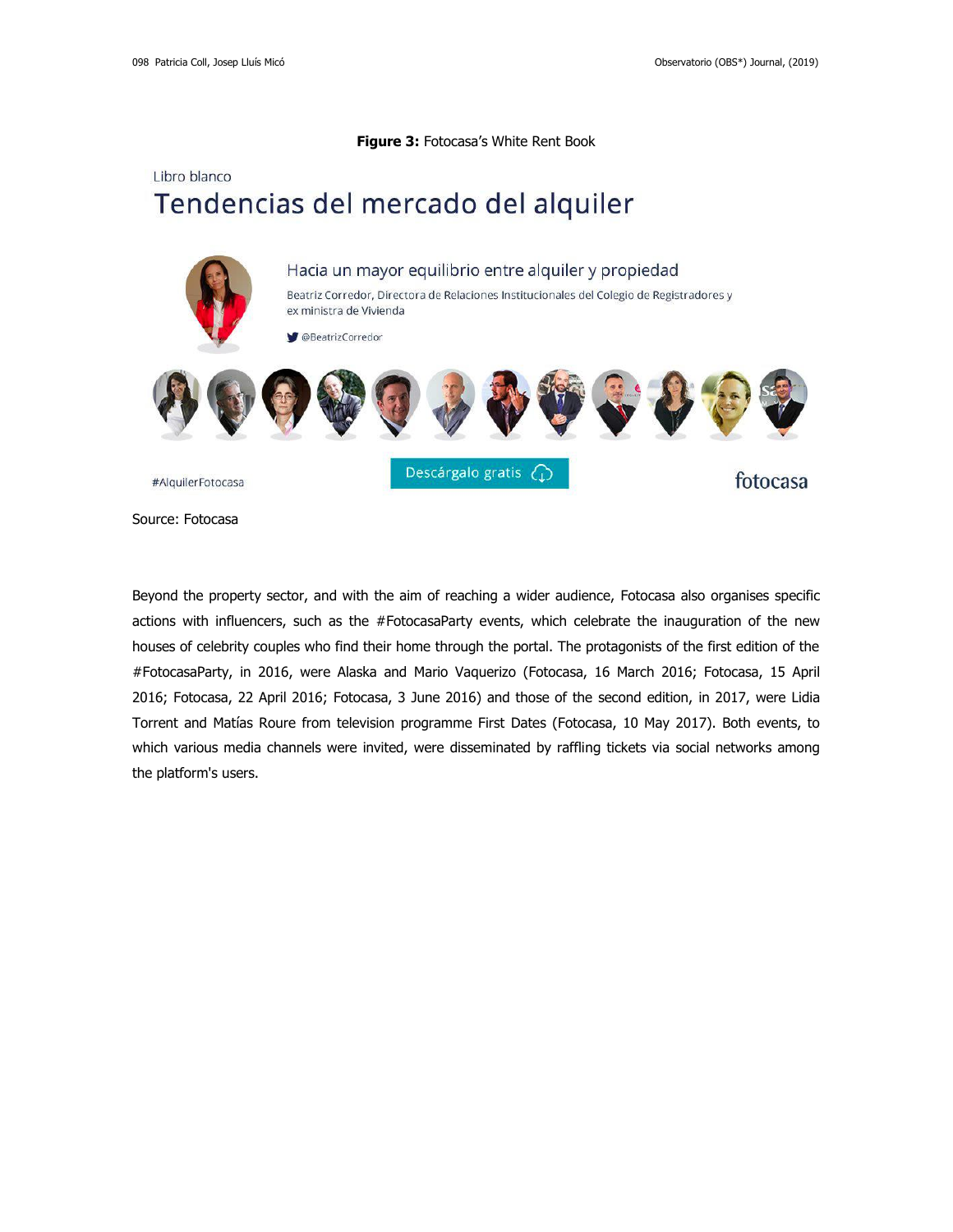

**Figure 4:** #FotocasaParty with Alaska and Mario

Source: Fotocasa

The portal also organises #retoFotocasa (Fotocasa, 7 November 2016), which was created when the finalist of television cooking contest MasterChef, Fabián León, challenged Spain's main property websites to find him an apartment in exchange for a cooking class. It ended up becoming an event attended by various cuisine and lifestyle influencers, such as Laura Ponts and Delicious Martha.

#### **Categorisation**

Following the principles of the Grounded Theory (Strauss and Corbin, 1998), as shown in Table 1, once the information has been categorised, a cross-sectional comparison has been made, indicating the presence or non-presence of the key concepts addressed in the theoretical framework, including those referring to the fields of action of public relations and their conception and strategic planning.

| <b>CATEGORY</b>   | <b>DETECTED</b> |
|-------------------|-----------------|
| 360° strategy     | χ               |
| Investigation     | χ               |
| Planning          | χ               |
| Execution         | x               |
| Evaluation        | x               |
| Content marketing | x               |

#### **Table 1:** Categorisation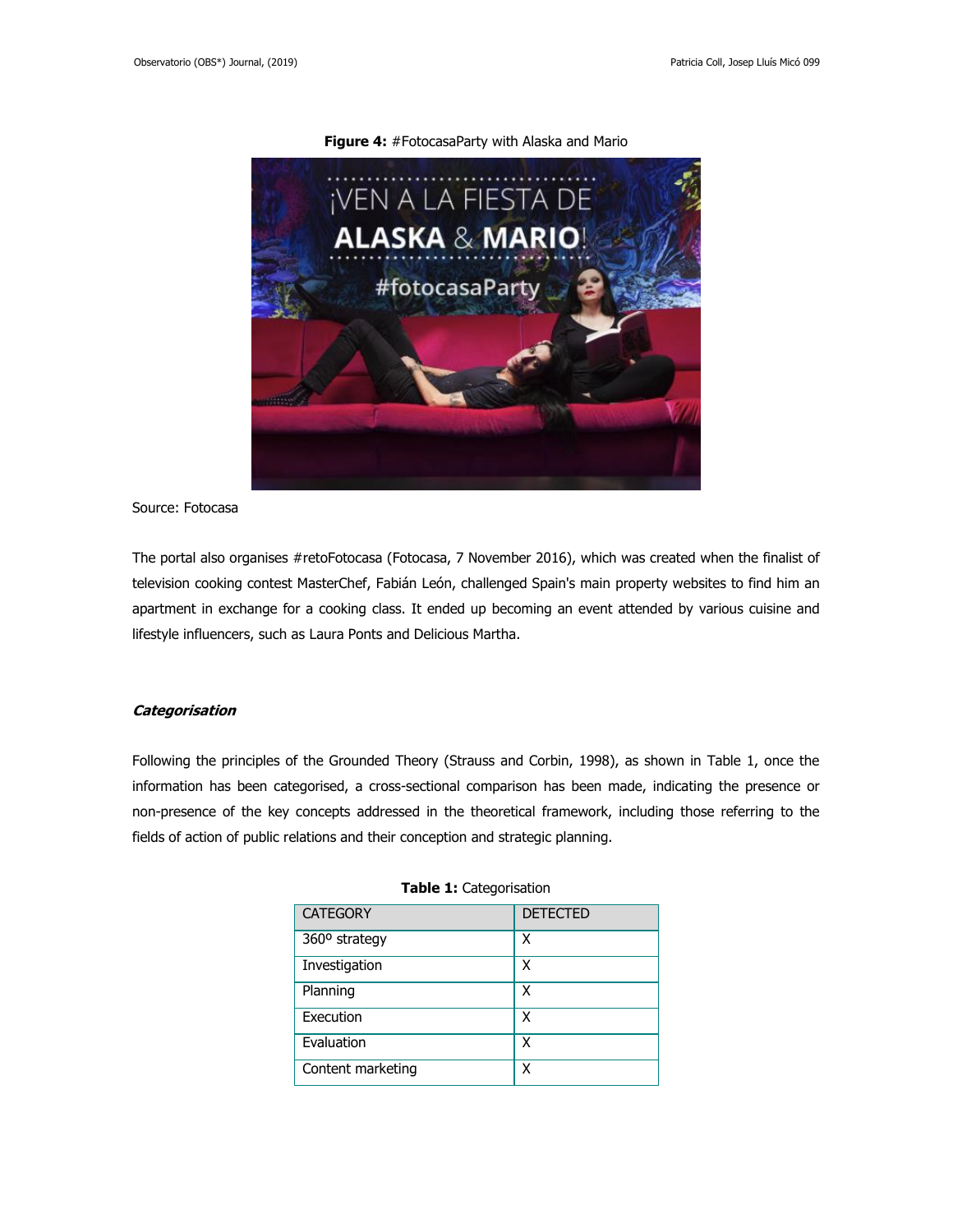| Influencer marketing |  |
|----------------------|--|
| Publicity            |  |
| Growth hacking       |  |

Source: own elaboration

In this sense, and in all the cases under study, we can observe the presence of influencer marketing, together with other actions that are included in the field of marketing communication as part of a 360° communications strategy.

After analysing the categorisation, we can also observe a coincidence in the strategic planning of communications that responds to the four phases of the Marstonian RACE model for the strategic planning of public relations (Marston, 1963): reach, act, convert and engage. In this sense, communications action with influencers stem from a previous research process, are planned together with the influencer, they are executed taking advantage of synergies with other marketing communications actions (such as publicity or content marketing) and are evaluated with an almost real-time follow-up based on KPIs: measurable performance indicators that serve to calculate the return on investment.

## **Conclusions**

The analysis made based on the categorisation carried out through the Grounded Theory method (Strauss and Corbin, 1998), displayed in Table 1, allows us to answer the main research question, which is focused on exploring the role that influencer marketing plays in the communications strategies of the new economy (Kelly, 1999; Castells, 2000). In this sense, we can affirm that actions with influencers are part of the communications strategies of the brands under study, which, in turn, have 360º vision and are developed according to the four phases of the Marstonian strategic planning process (Marston, 1963): reach, act, convert and engage. Research and evaluation are key factors in a communications strategy involving influencers, seeing as decision-making is based on data.

In this sense, influencer marketing actions are generally combined with other marketing communication actions (ADECEC, 2008), among which content marketing and actions involving the media or publicity stand out. This results involve various considerations related to marketing management. First, communication determines the way to manage and it's necessary that there is a culture of a relational company. The new organizational systems are based on flexible collaborative cultures, close to the adhocracy (Mintzberg, 1979), more relational, in constant symbiosis with themselves and with the environment, holistic and adaptable. The company becomes more transversal, more diversified and more complex. Coordination between marketing teams are necessary.

This vision has implications in terms of organizational culture and its leadership (Schein, 1985), as well as the empowerment of the members of the organization (Kotter, 2012), since they work based on management by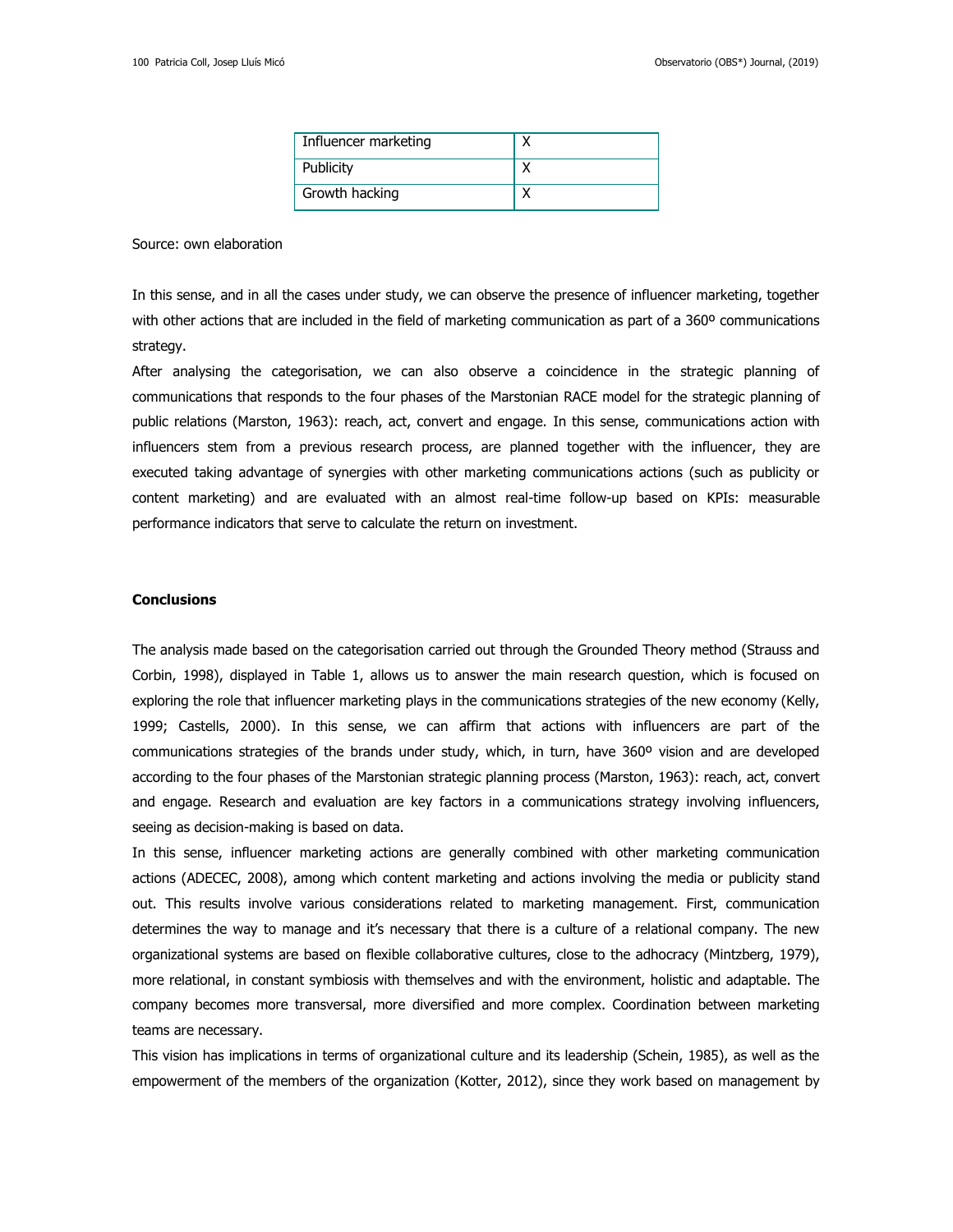objectives (Drucker, 1954). for making decisions based on data. Also in strategic decisions of the company, aligned with its strategy of growth hacking (Ellis and Brown, 2018), including those that involve even shareholding, such as media for equity , as a way to obtain advertising space in exchange for transferring shares to large communication groups.

With regards to the methodology this research has been based on, applying the principles of Grounded Theory to the analysis of case studies through the triangulation of the data obtained from detailed interviews, documentary analysis and observation, the results of the study demonstrate the validity of the combination of qualitative methods. They furthermore enhance the appropriateness of Grounded Theory methodology for researching recent learning phenomena, such as growth hacking.

Regarding the methodology on which the present investigation is based, which applies the principles of the Grounded Theory to the analysis of case studies, elaborated by triangulating the data obtained based on indepth interviews, documentary analysis and observation, the results of the study also confirm the validity of the combination of both qualitative methods, as well as the suitability of the methodology of the Grounded Theory for the exploration of recent communications phenomena such as, in this case, influencer marketing in the field of the new economy.

## **Bibliography**

- ADECEC (2008). La comunicación y relaciones públicas en España-radiografía de un sector. Retrieved from: http://prnoticias.com/images/stories/comunicacion/ARCHIVOS/presentacin\_del\_estudio\_adecec.pdf.
- ADECEC (2016). *Trabajar con influencers*. Retrieved from: http://www.adecec.com/pdf/adecec\_presenta\_la\_quia\_%E2%80%9Ctrabajar\_con\_influencers.\_formu las\_para\_una\_relacion\_eficaz%E2%80%9D\_.pdf.
- Aguilera, J. de (2016). La gestión de cuentas en la agencia de comunicaciones de marketing. Barcelona: ESIC Editorial.
- Alonso, M., and Miranda, A. (2016. La empresa colaborativa. Madrid: Pearson.
- Berger, J., and Milkman, K. L. (2012). "What makes online content viral?". Journal of marketing research, 49 (2), p. 192-205. Retrieved from: http://journals.ama.org/doi/abs/10.1509/jmr.10.0353.
- Bernays, E. L. (1923). Crystallizing Public Opinion. New York: Boni & Liveright.
- Black, S. (2004). ABC de las relaciones públicas. Barcelona: Gestión 2000.
- Blank, S. (2013). El manual del emprendedor. Barcelona: Gestión 2000.
- Brown, D., and Hayes, N. (2008). Influencer Marketing: Who Really Influences Your Costumers. Oxford: Elsevier.
- Cassany, R. (2016). Especificitats de la narrativa audiovisual informativa a internet. Anàlisi dels vídeos produïts per cibermitjans catalans. Barcelona: Universitat Pompeu Fabra. Retrieved from: http://hdl.handle.net/10803/385358 [accessed: 20 January 2018].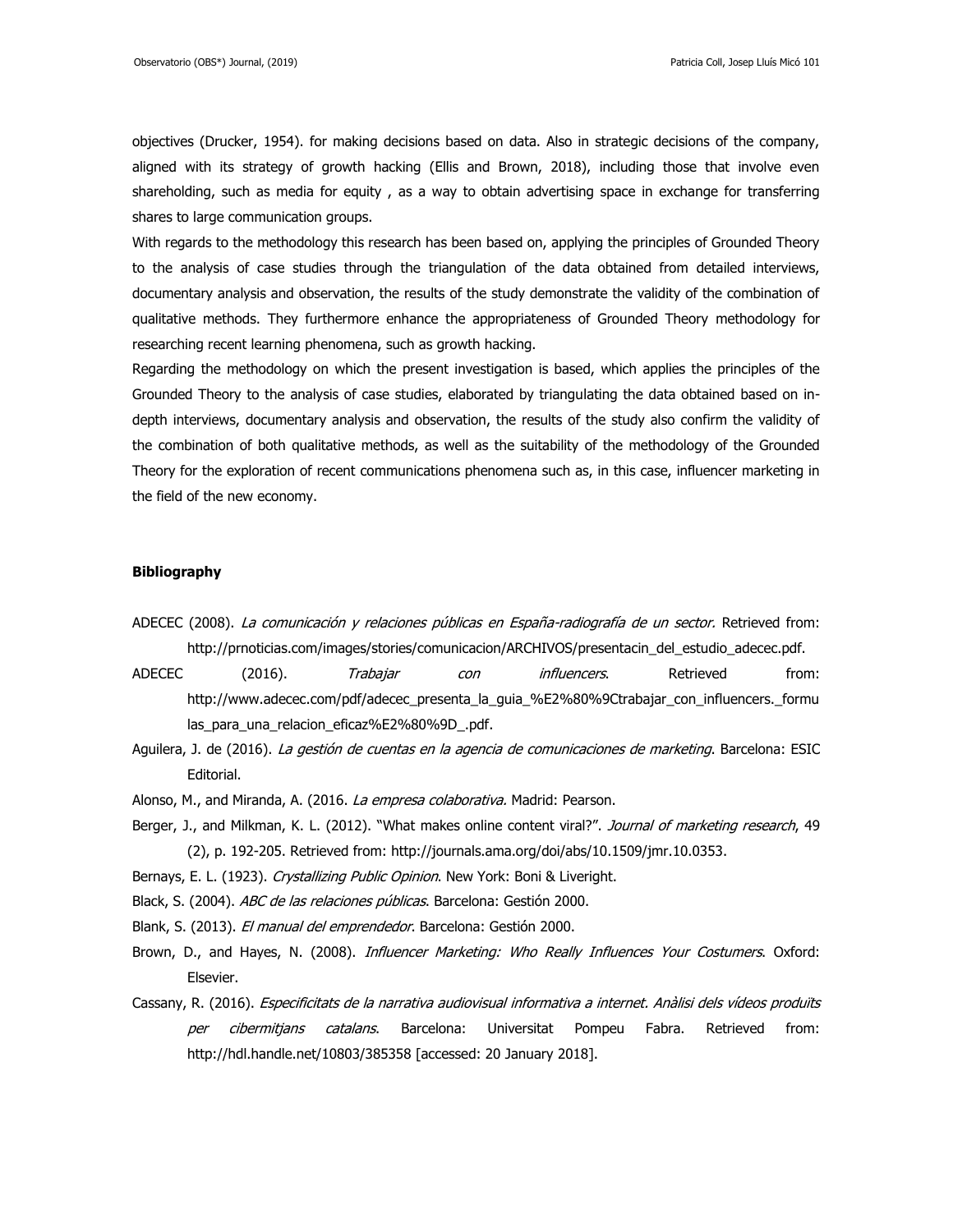- Castells, M. (2001). La galaxia Internet. Reflexiones sobre internet, empresa y sociedad. Barcelona: Plaza y Janés.
- Castells, M. (2000). "Internet y la sociedad red. Lección inaugural del programa de doctorado sobre la sociedad de la información y el conocimiento de la Universitat Oberta de Catalunya (UOC) del curso 2000-2001". Retrieved from: http://www.uoc.edu/web/cat/articles/castells/castellsmain2.html.
- Chance (5 December 2016). "Consigue objetos de segunda mano de tus estrellas favoritas y colabora contra el Alzheimer". Europa Press. Retrieved from: http://www.europapress.es/chance/tendencias/noticiaconsigue-objetos-segunda-mano-estrellas-favoritas-colabora-contra-alzheimer-20161205175943.html.
- Cutlip, S. M., and Center, A. H. (2001). Relaciones públicas eficaces. Barcelona: Gestión 2000.
- Drucker, P. (1954). The principles of management. New York: Harper & Brothers.
- Ellis, S. (2010). "Find a Growth Hacker for Your Startup". Startup Marketing. Retrieved from: http://www.startup-marketing[.com/where-are-all-the-growth-hackers.](http://www.startup-marketing.com/where-are-all-the-growth-hackers)
- Ellis, S., and Brown, M. (2018). El método Hacking Growth: Qué hacen compañías explosivas como Facebook, Airbnb y Walmart para ser líderes en el mercado. Barcelona: Penguin Random House.
- Estanyol, E. (2014). Percepció i gestió de la creativitat en les empreses consultores de comunicació i relacions publiques. Universitat Autònoma de Barcelona. Retrieved from: http://hdl.handle.net/10803/283527.
- Estanyol, E., Garcia, E., and Lalueza, F. (2016). ¿Cómo elaborar un plan de comunicación corporativa? Barcelona: Editorial UOC.
- Fotocasa (22 March 2017). Libro blanco. Tendencias del mercado de alquiler. Retrieved from: https://www.fotocasa.es/blog/alquiler/libro-blanco-alquiler.
- Fotocasa (16 March 2016). #FotocasaParty con Alaska & Mario. Retrieved from: https://www.youtube.com/watch?v=g9YIcSsjrOI.
- Fotocasa (15 April 2016). *#FotocasaParty con Alaska & Mario El evento*. Retrieved from: https://www.youtube.com/watch?v=KQPLmWiNyRE.
- Fotocasa (22 April 2016). #FotocasaParty con Alaska & Mario Ganadores del sorteo. Retrieved from: https://www.youtube.com/watch?v=9cqNuhYGXEQ.
- Fotocasa (3 June 2016). Este es el rincón favorito de Alaska & Mario, ¿cuál es el tuyo? #MiRinconFavorito. Retrieved from: https://www.youtube.com/watch?v=yK5Q5OSgy3k.
- Fotocasa (10 May 2017). *#FotocasaParty 2017 con Lidia y Matías*. Retrieved from: https://www.youtube.com/watch?v=VeeU4PxKeGk.
- Fotocasa (7 November 2016). El #retoFotocasa reúne a los instagrammers de cocina y lifestyle más influyentes del momento. Retrieved from: http://prensa.Fotocasa.es/el-retoFotocasa-reune-a-losinstagrammers-de-cocina-y-lifestyle-mas-influyentes-del-momento.
- Fundéu (14 September 2011). *Usuarios pioneros* o *clientes madrugadores*, mejor que 'early adopters'. Fundéu. Retrieved from: https://www.fundeu.es/recomendacion/usuarios-pioneros-o-clientes-madrugadoresmejor-que-early-adopters-1055.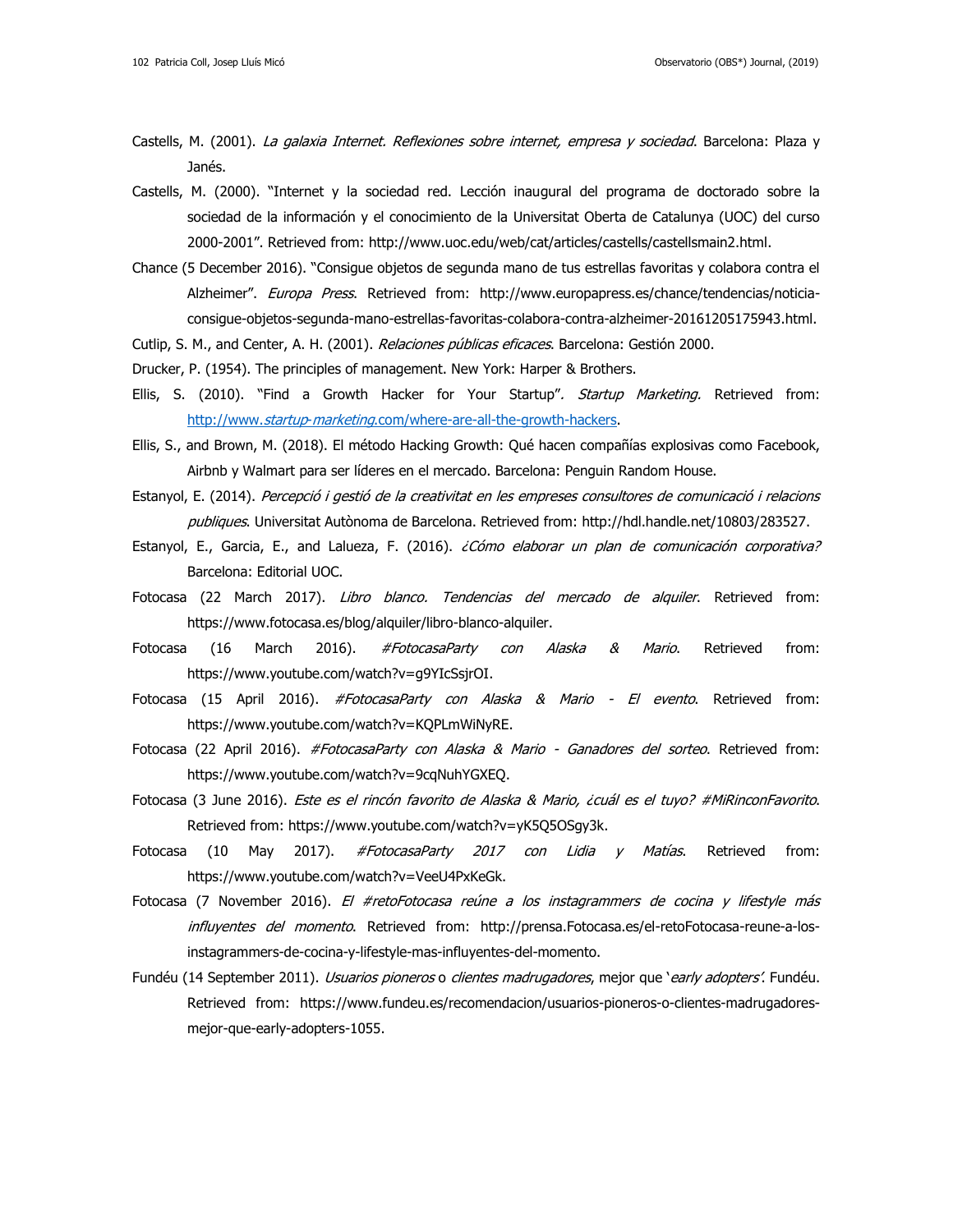- García Carballo, C. (2012). "Mensajes con fines publicitarios que tornan en relaciones públicas en las redes sociales. El caso de Starbucks España y Cash Converters España". Revista Internacional de Relaciones Públicas, 4, vol. II.
- Glaser, B. G. (1992). *Basics of Grounded Theory Analysis: Emergence Vs. Forcing*. Mill Valley, CA: Sociology Press.
- Hallam, J. (2013). The Social Media Manifesto. New York: Springer.
- Holiday, R. (2014). Growth Hacker Marketing: A Primer on the Future of PR, Marketing, and Advertising. New York: Portfolio / Penguin.
- Jurvetson, S., and Draper, T. (1997). "Viral marketing: Viral marketing phenomenon explained". *DFJ Network* News. Retrieved from: https://es.scribd.com/document/133798561/08-Tim-Draper-on-Viral-Marketing.
- Katz, E. and Lazarsfeld, P. (1955). Personal Influence. New York: Free Press.
- Kaushik, A. (2010). Analítica web 2.0. El arte de analizar resultados y la ciencia de centrarse en el cliente. Barcelona: Gestión 2000.
- Kelly, K. (1999). Nuevas reglas para la nueva economía. México: Ediciones Granica.
- Kliatchko, J. (2005). "Towards a New Definition of Integrated Marketing Communications (IMC)". *International* Journal of Advertising, 24(1), 7-34.
- Kotter, J. P. (2012). Leading change. Hrvard: Harvard business press.
- L'Etang, J. (2009). "Public Relations and Diplomacy in a Globalized World: An Issue of Public Communication". American Behavioral Scientist, 53(4), 607-626. Retrieved from: http://journals.sagepub.com/doi/10.1177/0002764209347633.
- Leavy, P. (2017). Research Design. New York: The Guilford Press.
- Long, L. W., and Hazelton, V. (1987). "Public Relations: A Theoretical and Practical Response". Public Relations Review, 13 (2), 3-13.
- Marston, J. E. (1963). The Nature of Public Relations. New York: McGraw-Hill.
- Marketing Roadmaps (2017). *Influencer Marketing Landscape 2017*. Chatham: Newstex.
- Matilla, K. (2008). Los modelos de planificación estratégica en la teoría de las relaciones públicas. Barcelona: Editorial UOC.
- Matilla, C. (2007). Aportaciones para un modelo global de planificación estratégica en relaciones públicas y comunicación integral. Análisis de un caso: el uso de los modelos de planificación estratégica en algunas agencias y consultoras de relaciones públicas y comunicación. Barcelona: Universitat Autònoma de Barcelona.
- McGrath, J. M. (2005). "At a Crossroads. A Theoretical Review and a Conceptual Framework for Testing". Marketing Management Journal, 15, 2, p. 55-66.
- Mintzberg, H. (1979). The structuring of organizations. Englewood Cliffs NJ: Prentice Hall.

Moragas, M. (2011). *Interpretar la comunicación*. Barcelona: Editorial Gedisa.

Moreno, J. L. (2016). Transformación digital de los negocios. Madrid: The Valley Digital Business School.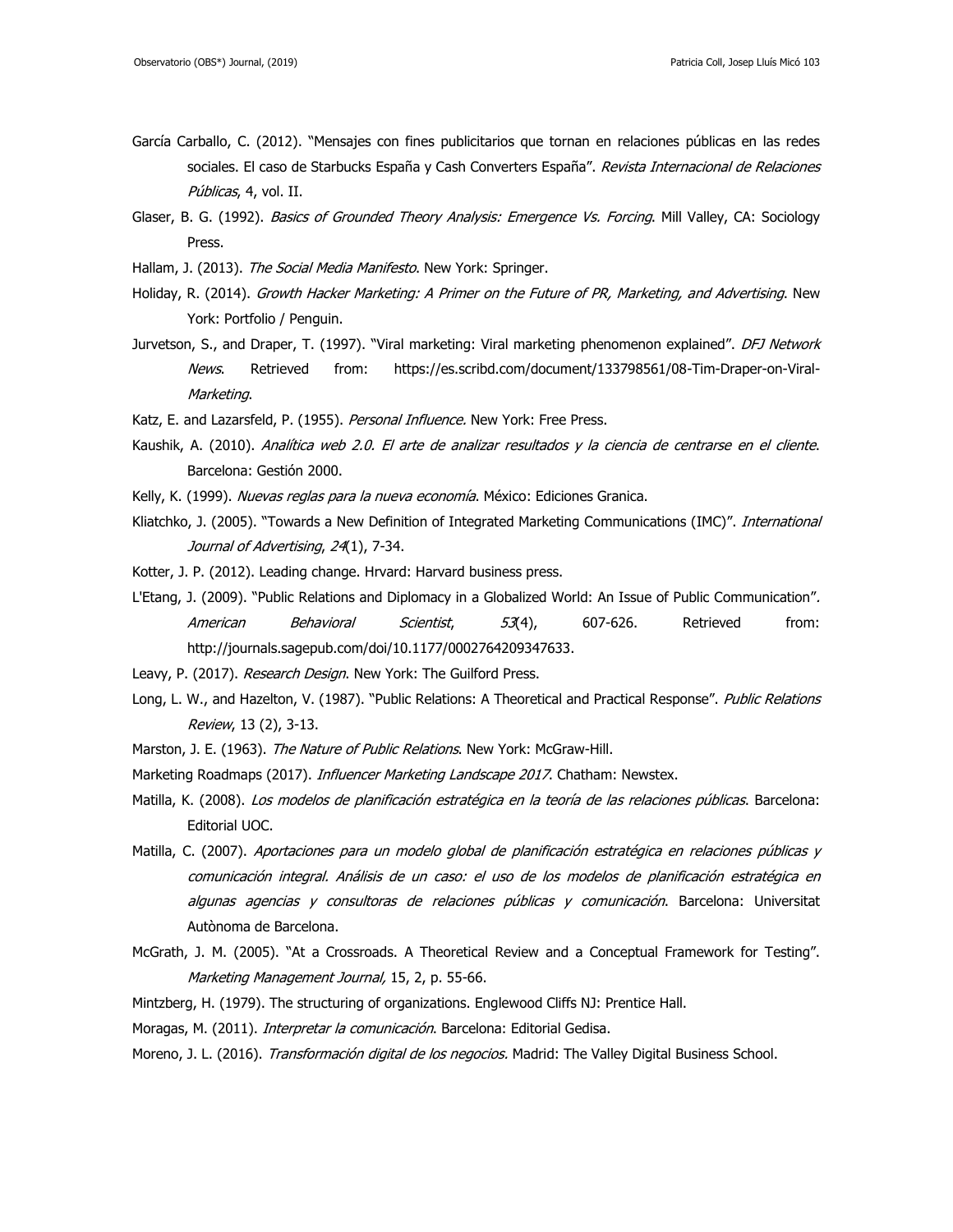- Patel, N., and Taylor, B. (2014). "The Definite Guide to Growth Hacking". *QuickSprout*. Retrieved from: https://www.quicksprout.com/the-definitive-guide-to-growth-hacking.
- Pintado, T., and Sánchez, J. (2009). *Imagen corporativa. Influencia en la gestión empresarial*. Madrid. ESIC Editorial.
- Prat Gaballí, P. (1992). *Una nueva técnica. La publicidad científica*. Barcelona: Cambra de Comerc de Barcelona [1st edition, 1917].
- Prensky, M. (2001). "Digital Natives, Digital Immigrants". On the Horizon, 9 (5), p. 1-6.
- Ries, E. (2012). El método Lean Startup. Cómo crear empresas de éxito utilizando la innovación continua. Barcelona: Grupo Planeta.
- Riobóo, D. (4 May 2016). "El Growth Hacker, pieza clave para el posicionamiento". El País Retina. Retrieved from: https://retina.elpais.com/retina/2016/05/04/innovacion/1462333385\_146233.html.
- Roca, M. (7 December 2016). "Famosos contra el alzhéimer". El Periódico. Retrieved from: https://www.elperiodico.com/es/gente/20161207/los-famosos-ponen-su-granito-contra-el-alzheimer-5673343.
- Rogers, E. M. (1962). *Diffusion of Innovations*. New York: Free Press.
- Ruiz, J. I. (2012). Metodología de la investigación cualitativa. Bilbao: Universidad de Deusto.
- Rushkoff, D. (1994). Media Virus. New York: Random House Publishing Group.
- Sánchez, P. (2017). "Influencers, de vocación a profesión". *Ipmark*. Retrieved from: http://ipmark.com/influencers-vocacion-profesion/.
- Sánchez, J. (2012). Nuevas tendencias en comunicación. Madrid: ESIC Editorial.
- Serrano, M. (2017). Más allá de la comunicación. Procesos de Advance Care Planning (toma de decisiones y planificación adelantada) en cuidados al final de la vida. Castellón: Universitat Jaume I. Retrieved from: http://hdl.handle.net/10803/404308.
- Schein, E. H. (1985): Organizational Culture and Leadership. San Francisco: Jossey-Bass Publishers Schultz, D. E., and Kitchen, P. J. (2000). "A response to 'Theoretical concept or management fashion?"" Journal of Advertising Research, 40(5), 17-21. DOI: 10.2501/JAR-40-5-17-21.
- Schultz, D. E., and Patti, C. H. (2009). "The evolution of IMC: IMC in a customer-driven marketplace". *Journal* of Marketing Communications, 15(2-3), 75-84. DOI: 10.1080/13527260902757480.
- Steinberg, C. S. (1975). The Creation of Consent: Public Relations in Practice. Winter Park US: Hastings House Book Publishers.
- Stegăroiu, C.-E. (2018). "The advantages and disadvantages of bitcoin payments in the new economy". Analele Universităţii Constantin Brâncuşi din Târgu Jiu: Seria Economie, 67-72.
- Strauss, A., and Corbin, J. (1998). *Basics of Qualitative Research: Techniques and Procedures for Developing* Grounded Theory (2nd ed.). Thousand Oaks, CA: Sage.
- Taylor, S. J., and Bogdan, R. (1984). Introducción a los métodos cualitativos de investigación. La búsqueda de significados. Barcelona: Paidós Ibérica.
- Trusov, M., Bucklin, R. E., and Pauwels, K. (2009). "Effects of Word-of-mouth Versus Traditional Marketing: Findings from an Internet Social Networking Site". Journal of Marketing, 73 (5), p. 90-102.